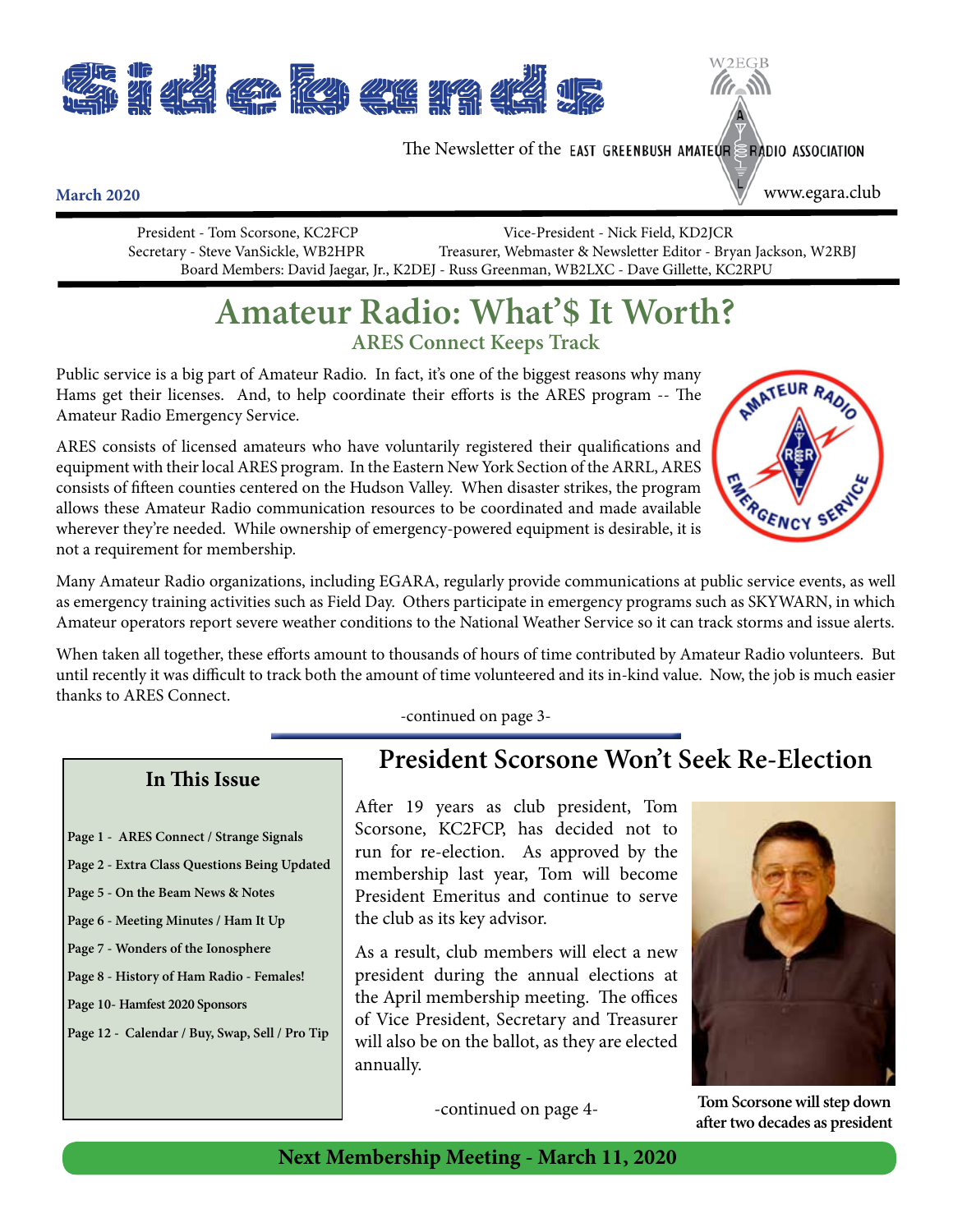## **New Amateur Extra Question Pool Released**

**New Questions On Digital Modes May Make Exam More Challenging For Those Seeking To Upgrade**



The new Amateur Extra-class license examination question pool has been released and is available at the National Conference of Volunteer Coordinators (NCVEC) website at, *http://www.ncvec.org/.* The pool will be used for Extra class exams from July 1, 2020, through June 30, 2024.

The 2020-2024 Extra-class pool incorporates significant changes compared to the current 2016-2020 question pool, which expires on June 30. The number of questions in the pool has been reduced from 712 to 622. The result is 239 modified questions, 49 new questions, and 139 questions removed. The changes were made because NCVEC felt an abundance of questions were outdated. At the same time, it was decided to add questions about new technologies and subjects.

The NCVEC also sought to balance the difficulty level of the new Extra exams by removing or replacing some questions deemed too easy or too difficult when compared to the rest of the pool. The 2020 pool has 10 diagrams, two fewer than the 2016 question pool.

Lower class license holders who are looking to upgrade may wish to consider taking their Extra class exam before the new pool of questions goes into effect, especially if they aren't familiar with developments involving digital modes.

A number of VE exam sessions are scheduled to take place prior to the July 1st changeover, including EGARA's which will be held on May 16th at the East Greenbush Library starting at 10 am. Details are on the club's website (www.EGARA.club). The "old" pool of Extra Class questions will be used for the May exam session.





For those looking to upgrade, there are many excellent resources to explore. One is ARRL's Extra Class license manual which is available for \$29.95 (*http://www.arrl.org/ shop/ARRL-Extra-Class-License-Manual-11th-Edition/*). However, there are also many free license study guides and practice exams posted on the Internet and a quick search will lead you to them.

General licensees may upgrade to Extra Class by passing a 50-question multiple-choice examination. No Morse Code test is required. In addition to some of the more obscure regulations, the test covers specialized operating practices, advanced electronics theory and radio equipment design.

In addition to having access to ALL Amateur Radio Bands, Extra Class hams enjoy the prestige that comes with having obtained the hobby's most advanced licensing class.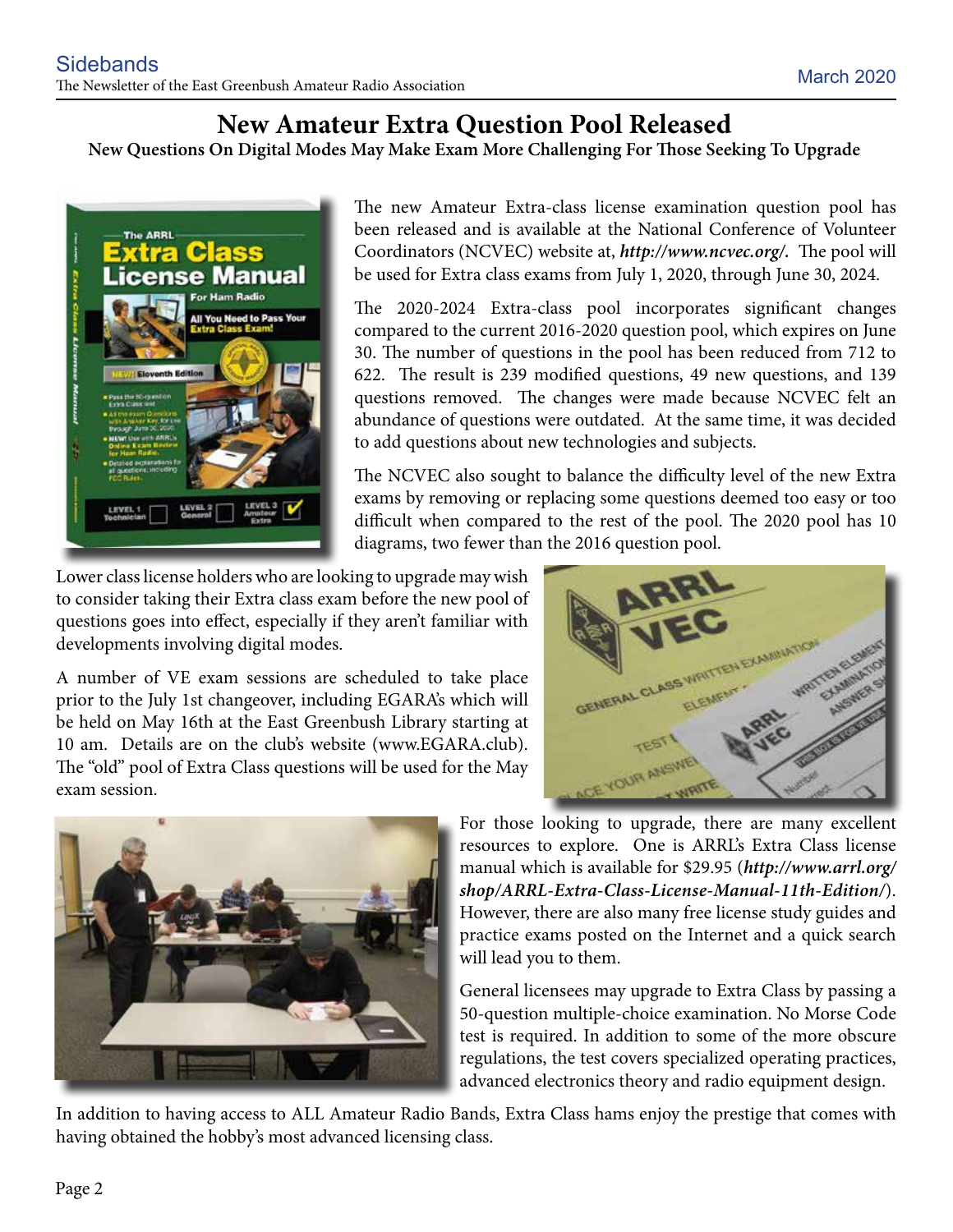### **ARE\$ Connect Proves Worth of Amateur Radio...**

At EGARA's February meeting, ENY Section Emergency Coordinator Dave Galletly, KM2O, provided an overview of the ARES Connect program and how it works. In addition, club members had the opportunity to sign up for the program following the meeting.

The key to making the program work is to get Amateur operators to become an ARES team member by registering themselves and their skills. The process only takes a few minutes and can be done online at: *http://vhub.at/aresconnect-ENY.* Once registered, you will have the ability to record events in which you have participated, as well as sign-up for upcoming events such as weekly Emergency Services Nets, RACES and ARES meetings, and training programs.



**Dave Galletly, KM20, shows the event calendar that is part of the ARES Connect site**

In addition to identifying Amateur Radio operators and communication resources that can be utilized during an emergency, ARES Connect can also track the value of the activities in which Hams participate. This is critically important, as the information is useful for everything from applying for federal grants to justifying Amateur Radio spectrum space.

"In the Eastern New York ARES District, we estimate volunteer activity by our members is worth \$30.18 per hour," said Galletly. "In 2019, we recorded approximately 4,040 hours of service, resulting in a total worth of \$121,869.28."

According to ARES records, service events and hours provided by Eastern New York State members were as follows:

| 541 Separate Events In ENY In 2019          |         |
|---------------------------------------------|---------|
| <b>Training &amp; Exercise</b><br>$\bullet$ | 498     |
| <b>Public Service</b><br>$\bullet$          | 37      |
| Emergency<br>$\bullet$                      | 1       |
| <b>SKYWARN</b>                              | 5       |
| <b>TOTAL</b>                                | 541     |
| <b>Hours of Service Volunteered</b>         |         |
| <b>Training &amp; Exercise</b>              | 2118.29 |
| <b>Public Service</b>                       | 1881.90 |
| Emergency<br>$\bullet$                      | 16.00   |
| <b>SKYWARN</b>                              | 27.25   |
| <b>Total Hours</b>                          | 4043.44 |

"Documenting the volunteer work and hours provided by Amateur Radio can't be emphasized enough," said Galletly. "Because if you didn't document it, you didn't do it."

"Unfortunately, these numbers don't reflect all of the service events and hours that Hams in our district contributed because many have still not registered with ARES Connect to log their work," Galletly said. "We saw an enrollment increase of about 18 percent last year, and we're hoping our outreach efforts will keep them momentum going."

Galletly said there are also several improvements now in the works to make ARES Connect even more useful and powerful. These include adding new features and categories to the system to allow more effective use by organizational users, including local clubs such as EGARA.



**EGARA club member Don Mayotte, KB2CDX, registers for ARES Connect during the February meeting as Dave Galletly, KM2O looks on.**

**More on ARES is at: http://eny.arrl.org/ ARES//**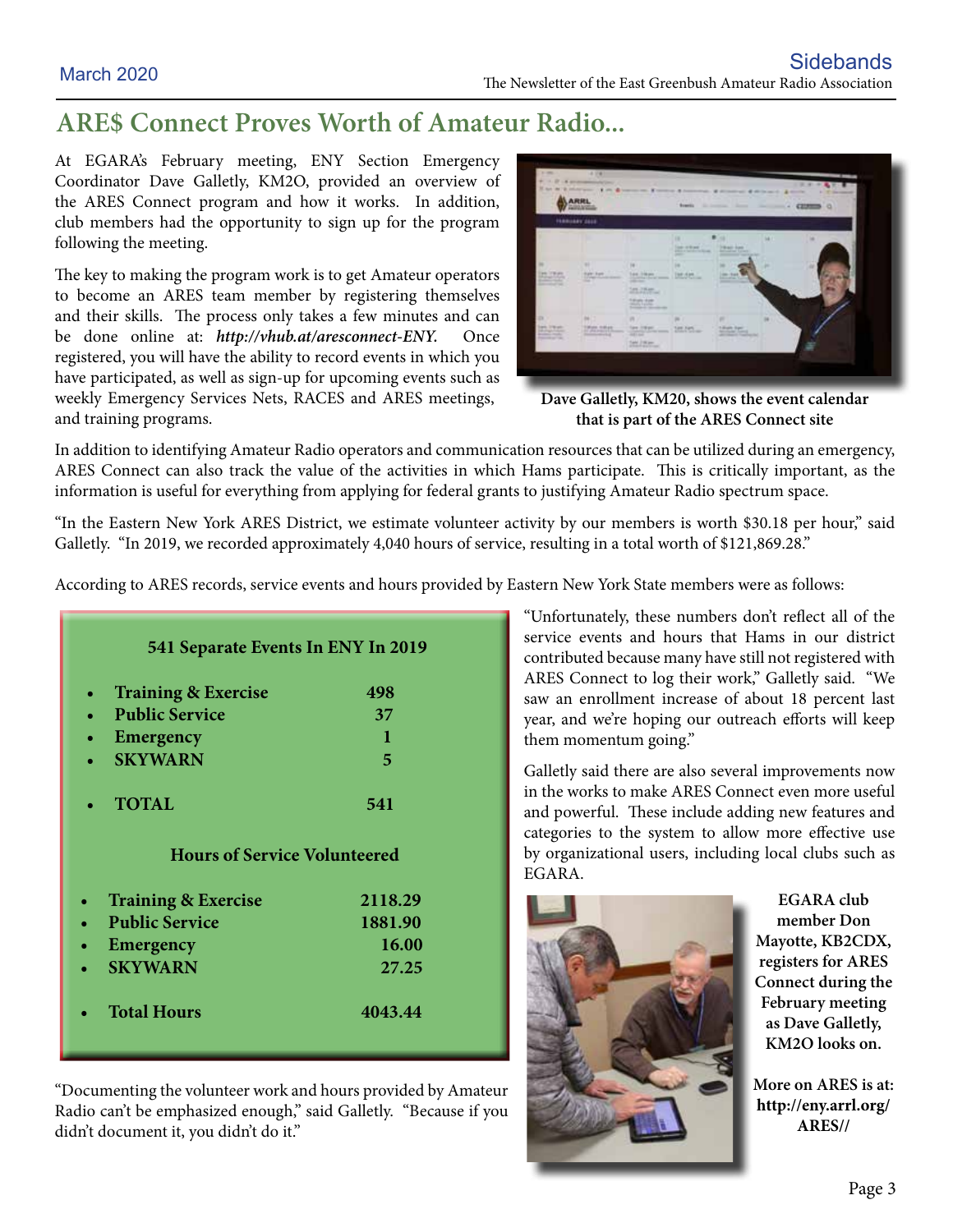## **Scorsone Stepping Down After 19 Years as EGARA President**

*Members Urged to Consider Running in April Elections*

At the March membership meeting, nominations will be solicited for the April elections. Members are being urged to consider running for one of these offices or offering the nomination of a club member who they believe will serve well in one of these leadership positions.

"After nearly 20 years, it's time to turn the reins over to someone new," Scorsone said. "I've been honored to have been re-elected year after year, and I have enjoyed being with so many great people as we have together to grow the club and activities like our Hamfest. Now, I look forward to continuing to serve the club as its President Emeritus."



Scorsone reminded those interested in leading the club that to remember that each of the positions as an officer comes with responsibilities and commitment.

"These include attending monthly board meetings and overseeing club activities," he said "The duties of club officers do not generally take a lot of time, but they are vitally important to its progress and relevance."

Club officers also work to maintain the Masonic Lodge and its grounds. In return, the club uses the building free of charge for meets, equipment storage and activities such as Field Day. The officers and board members meet on the second Monday of each month (except July ad August) to clean the building and then to discuss club business and the meeting agenda. This requires roughly an hour of time.

In addition, during summer months, the leadership team works with other club volunteers to maintain the building grounds by mowing the lawn and controlling weeds as needed. A riding mower and push mower are supplied for these duties. Again, this usually requires an hour or so to complete, but the work is usually spread among several members who help out.

"With leadership comes commitment," Scorsone said. "But it's also rewarding, so I hope each member will consider these opportunities."

While club officers are elected to one-year terms, board member are elected every three years, with the next election of the board set for next year. However, club members will be asked to consider whether they might want to stagger board terms so that one board seat is open for election each year. To accomplish this, next year the three board seats would be filled for one, two and three year terms initially, with each board position reverting to full three year terms after that. This would offer club members more opportunities to serve by ensuring that one board seat would be available during each annual election.

"The future of our club depends on the involvement and leadership of our members," Scorsone concluded.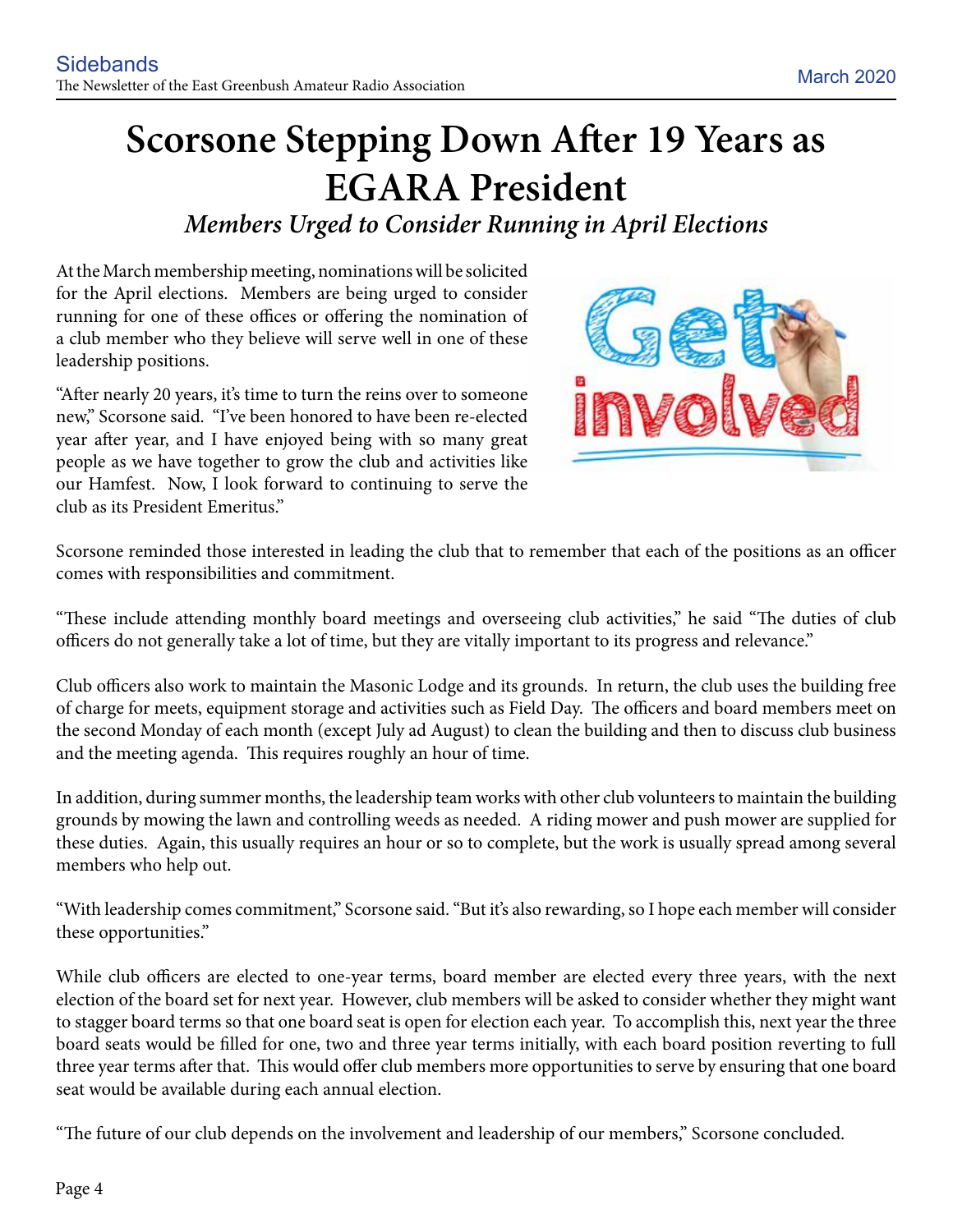## On the Beam News & Notes

## **Getting Ready for EGARA Hamfest #19**

May might still seem a long way off, but it's really only a couple of months away -- and that means EGARA's annual Hamfest is coming up rapidly as well!

This year will mark the club's 19th Hamfest and preparations are already underway to make it even better than last year's event, which included over \$2,500 in prizes and giveaways. During the February meeting, club President Tom Scorsone, KC2FCP, outlined the plans for Hamfest 2020, as well as a review of the many jobs that will need to be filled.

For the first time, this year's event will feature Team Leaders who will each oversee a particular work area. These include: Admission Gate, Traffic Management and Parking, Food Preparation and Kitchen Management, Ticket Sales, and Set Up/Clean Up Management. During the February meeting, over 20 members signed up for various job duties.

Admission prices for Hamfest 2020 will once again by just \$6.00, with tables costing \$10 each. However, each table purchase will include an admission ticket.



**Hamfest 2019 drew a big crowd, making it the club's most successful ever. Plans are already underway to make the 2020 event even better.**

Tailgating will also be included free with the basic admission ticket. In addition, Extra Chance tickets will be available for \$4.00 each, providing extra opportunities to win door prizes and the Grand Prize of an HF/6 meter transceiver.

As a special thank you, each paid admission will also receive an EGARA ballpoint pen, as well as a chance to enter the drawings for the many door prizes. This year, the club has reached out to over 40 Amateur Radio vendors and suppliers to offer them sponsorships. The list of sponsors as of February 27th can be found on page 10.

### **New Band Plan Committee Set Up**

ARRL has created a new HF Band Planning Discussion Group. HF Band Planning Committee Chair Mike Raisbeck, K1TWF, 80 meters will moderate the group, which will focus on the League's HF Band Planning Committee's recommendations and other bandplanning activities.

Last month, the ARRL HF Band Planning Committee invited comments and suggestions from the Amateur Radio community on its report to the ARRL Board. At the Board's January meeting, the committee presented its specific recommendations in graphical form for each HF band and each US license class, with the goal of increasing harmony on the HF bands, particularly between CW and digital users.



Those responding to the initial call for comments and suggestions are encouraged to cross-post their remarks to the new discussion group. Those interest in joining the group should visit: *https://groups.arrl.org/g/ARRL-HF-Band-Planning*.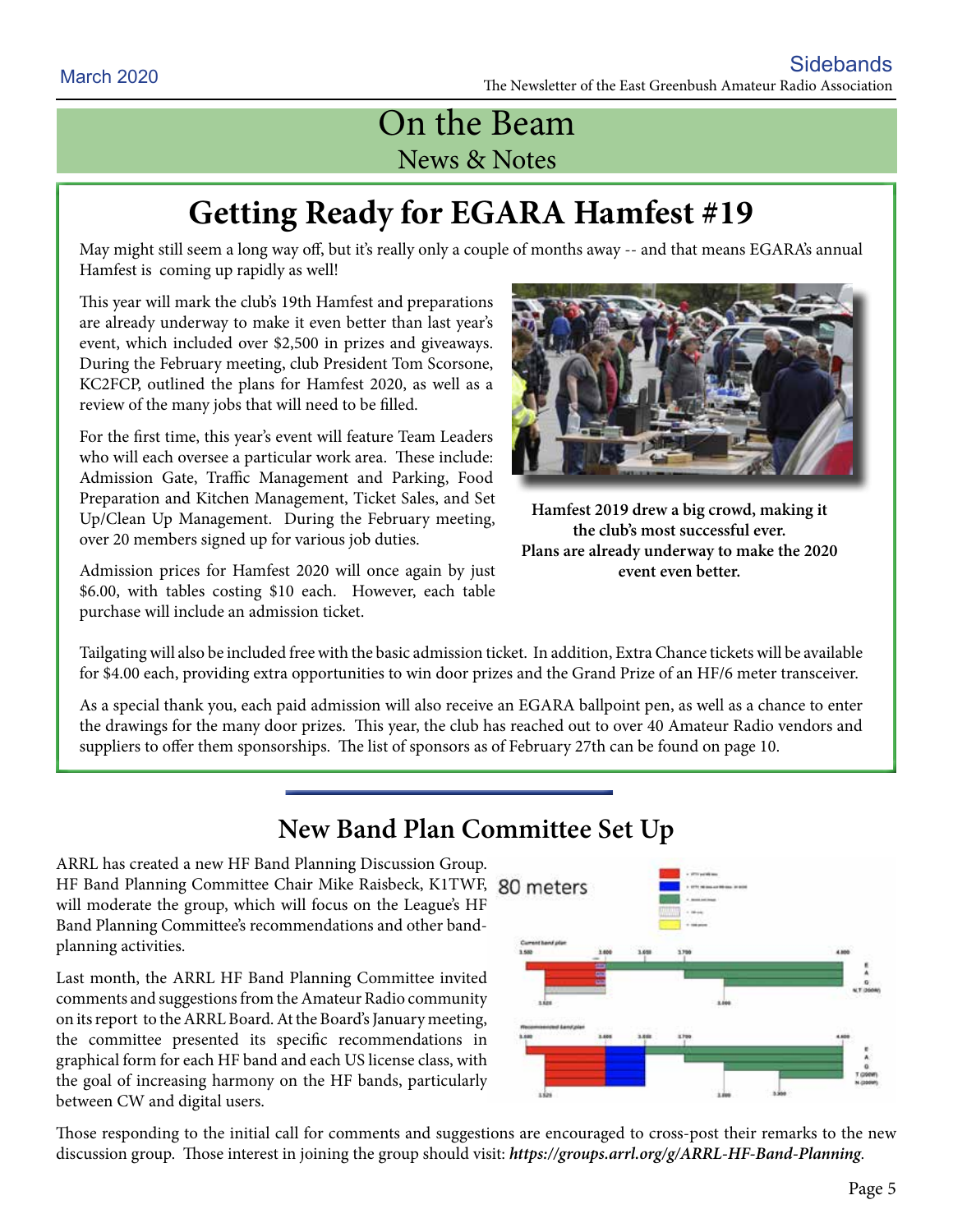### **EGARA February Meeting Minutes**

- The February meeting of the EGARA was called to order at 7:15 PM by President Tom Scorsone, KC2FCP. Ridge Macdonald, KB2HWL, drew raffle tickets for numerous prizes.
- The monthly treasurer's report was given and approved. Dues were accepted, and members were reminded that they may renew by using PayPal on the EGARA.club website, as well as in-person. Several members have opted for 5-year renewals, enjoying a savings. Also, ARRL dues can be submitted through club Treasurer, Bryan Jackson.
- A VE session will be conducted in May, following the Hamfest. The current Extra class question pool will be updated on July 1st.
- Tom Scorsone called for nominations for officers and the board of directors. Annual elections will be held at the April meeting. Tom also told members about the responsibilities of club leadership, and that EGARA is fortunate to have the meeting facilities at the Masonic Temple – but only through an agreement with the Masons to provide janitorial and grounds maintenance in return.
- Tom continued to tell about the benefits of the Hamfest and that the money earned helps to offset the cost of member dues. All members are encouraged to participate in one of the several teams that help run the Hamfest. A sign-up sheet was circulated for members to sign. To date, Walter Snyder, N2WJR will be Team Leader for Gate Ticket Sales and Steve Marsh, KC2USX will head up parking.
- Once again, the Grand prize will be another HF transceiver, as a part of over \$2,500 in prizes and give-aways. Extra raffle tickets will be available for sale. Each paid admission will receive a commemorative pen.
- Suggestions for the March meeting were discussed. Also, a SKYWARN training session will be held on April 7. Don Mayotte, KB2CDX donated a computer which is being used for all club publications and internet activities. Regarding the 220 repeater – we have high hopes to begin installation in spring, following months of delays.
- After the business meeting, David Galletly, KM2O gave a power point presentation entitled ARES Connect, which is a new administrative system used to coordinate and track ARES activities. Dave gave a thorough overview of the system, and demonstrated a sign-in kiosk for use in recruitment and for sign-in at ARES events. A brief question and answer period followed the presentation.
- The meeting was adjourned by 9:45 PM. As customary, refreshments of coffee, soda, and pizza were provided to all the attendees.

--de Steve VanSickle WB2HPR / Secretary



# **Ham It Up**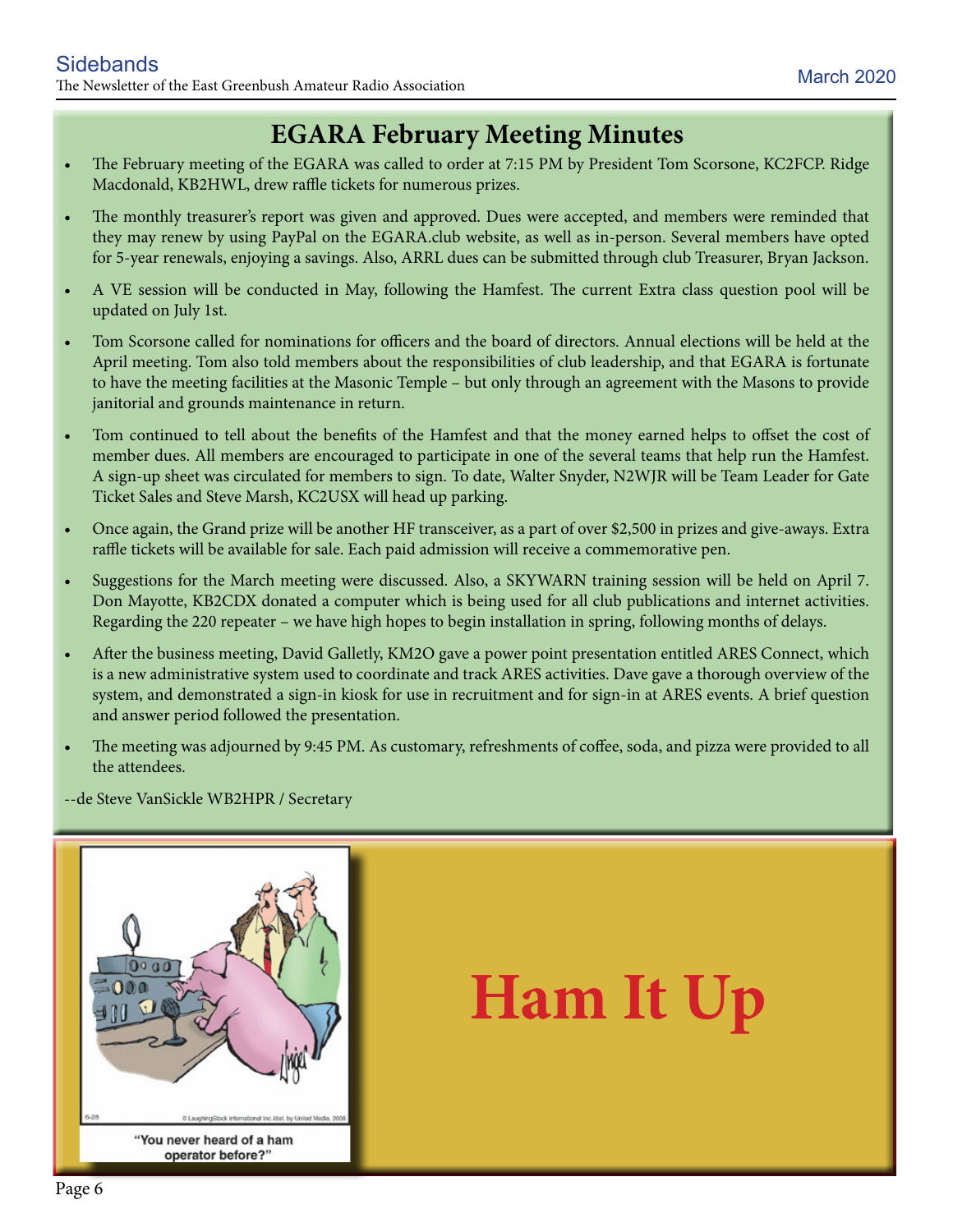# Wonders of the Ionosphere

During a recent early evening QSO on 75 meters, several comments were made about the changes in propagation which seemed to occur at the same time each night. In reality, these changes were caused by changes in solar radiation -- as night followed day with the earth's rotation.

As the earth turns on its axis, and night approaches, the direct effects of the solar flux diminish, and the ionization in our upper atmospheric regions begins to diminish as well. These ionization changes, in turn, have a profound effect on the composition of the ionosphere's various layers. For instance, the D layer is dispersed, allowing MW and HF signals to travel to our F1 and F2 layers, allowing local, and then long distance propagation to occur.

The changes can be so abrupt that -- in a matter of seconds -- local skywave contacts are greatly attenuated, and long distance (skip) conditions prevail, until sunrise the next day. Then, with an increase in solar radiation, the F2 and F1 layers recombine, and the D Layer is reformed, limiting MW and HF signals to mainly ground wave and direct wave paths.

As this cycle of ionospheric movement and recombination repeats, you will observe a direct correlation with the day/night cycle. Sometimes, these changes occur so quickly, it seems that someone is throwing a switch when the "band goes long" – meaning that our signals are no longer being reflected by the F1 layer, but rather the F2.

The degree of solar flux is affected by the sun spot cycle. Generally speaking, the greater number of sunspots, the greater the flux. We are just seeing the beginning of cycle 25, and based on historical records, we are projected to see a peak in sun spots in about five to six years. So, in other words, the effects of day /night propagation will grow to be ever greater than now.



It is interesting to observe this phenomenon, and much time and expense has been devoted to the field. The current (March 2020) issue of QST has some information regarding ionospheric studies starting in early 20th century to the present. But much remains to be learned, and the scientific community continues to expand our knowledge.

There are many reference works that you can study to help understand how our ionosphere behaves. One excellent book is *Propagation and Radio Science*, an ARRL publication that offers a detailed explanation of radio propagation, and is a good aide to understanding how radio signals travel. Also, in chapter 23 of the *ARRL Antenna Book*, there are 38 pages of detailed information, along with an extensive bibliography to help you expand your knowledge base.

The next time you are on the HF bands, and you notice that the signal paths begin to change, thank the sun, and its profound effect on our planet and our radio waves. 'Til next time – 73 and good DX!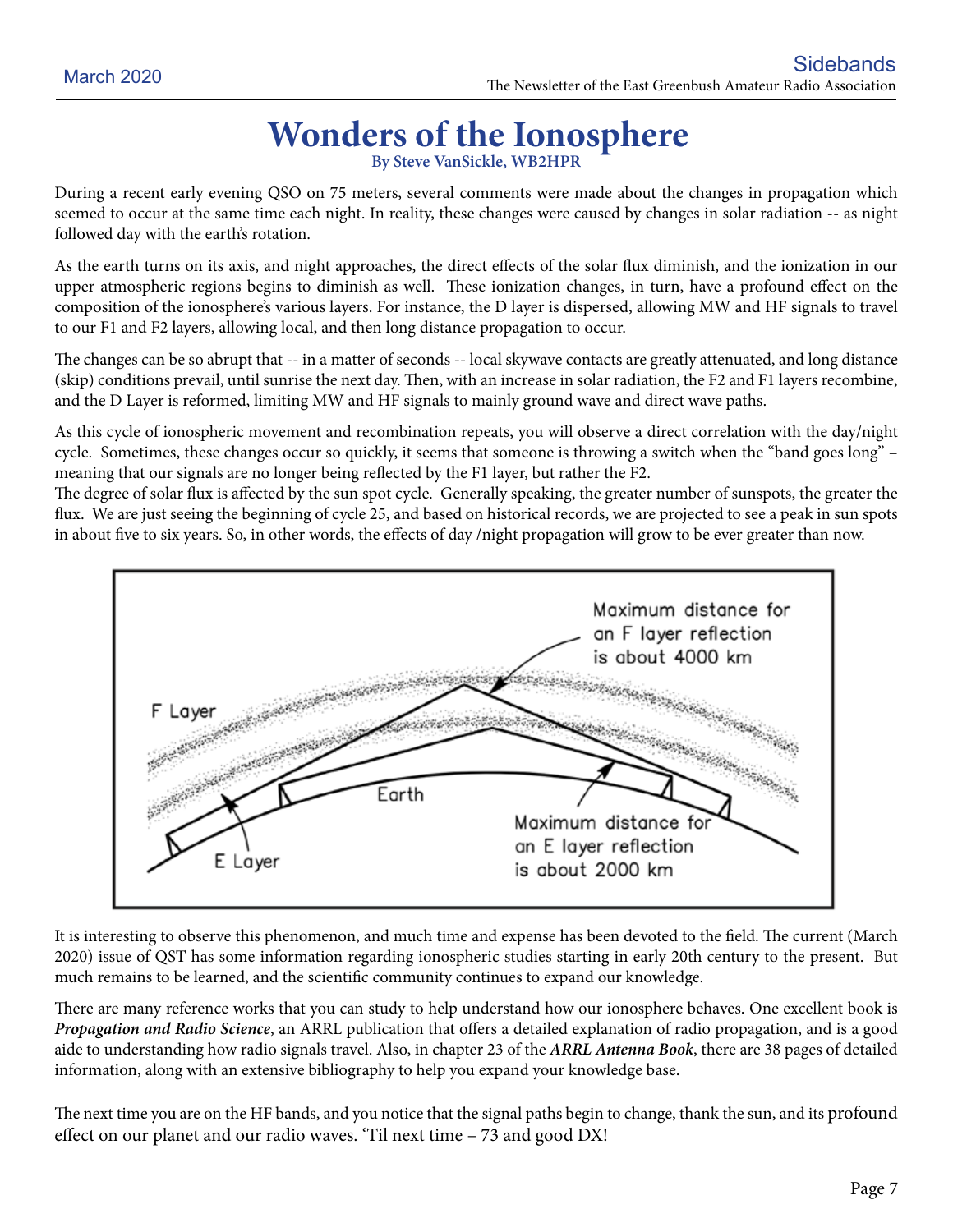## **The History of Ham Radio: New Hams (female)**

**Chris Codella, W2PA, author, John Pelham, W1JA, editor, Phil Johnson, W2SQ, editor**

**(Editor's note: By special arrangement with the authors, Sidebands is pleased to present this multi-part series on the history of ham radio. Subsequent chapters will be published in future monthly editions of the newsletter)**

Thile somewhat greater in number than before the war, women hams were still regarded by other amateurs with a mixture of curiosity and amusement. Nevertheless, even before the war several were already experienced as telegraph operators and had become prominent in message handling as amateurs. Coincident with the closing down of amateur activity for the war, an editorial in August 1917 announced that "The Ladies are Coming," reporting that "several hundred of the fair sex" were now among the brethren, so hams would need an alternative to OM as an on-air label. It was clear that OW would not work in the face of understandably strong objections from those who would have to bear the label. The editor suggested DG (dear girl) as a possible alternative but there was no consensus yet.

As the new decade began, though women were still excluded from many roles and activities in society, including voting, becoming a ham needed no man's permission, just the will and skill to pass a licensing test.

The first QST article written by a woman appeared in the July 1920 issue, a few pages away from the description of Maxim's state-of-the-art spark station. The author of "How to Build a Wireless Station" was twenty-one-year-old Marion Adaire Garmhausen of Baltimore. She also had written a letter published in the same issue thanking the League for her new membership certificate, of which she was quite proud, but asking the editors to correct the spelling of her last name on it (which ends in 'n,' not 'r'). Like other women of the time she was trained as a telegraph operator, but unlike most she had been introduced to wireless as a hobby when she happened to see an issue of QST and wrote to the League for more information.

In a box under her article's by-line the editor wrote "No, we're not starting a Women's Auxiliary—not quite yet. But they're getting in the game fellows, and soon it will be Marcelle Waves4 vs. the Hertzian brand. Mrs. 8ER should watch her laurels. In this story Miss Garmhausen gives an account of how a 'Ham (F.)' breaks in."



**Marion Adaire Garmhausen, 3BCK**

With humor that survives time and seems current even today, she described her "efforts to 'get into the game.'" After longing to "hear some radio," and then consulting with the wise guys at the local radio shop and enduring their snide remarks, she appealed to her parents to let her put up an aerial on the roof of their home.

Aghast, her father replied that aerials and masts "would be a constant menace" and warned that "the less [she] tramped around on the roof the better off [she'd] be." Her mother worried that she would make the roof leak and forbade her from ever going up there!

"So, having secured their permission," she wrote, without missing a beat, "I borrowed a ladder from the lady next door and climbed to the roof."

Despite discouragement from both parents and admitting to a "decidedly limited" radio knowledge (although she had a commercial license, something she dismissed as simply learning what the book said; applying the knowledge was a "different matter"), she managed to get an antenna in the air. Upon connecting it up, she was thrilled to hear various stations coming through:

 …behold! thru the stilly night purred the beloved sounds into my eager ear. And I just want to say, if any of you remember the first signals you ever heard on your own set, AIN'T it a gran' and glorious feelin'?

She was particularly excited about hearing the time signals from NAA in Arlington.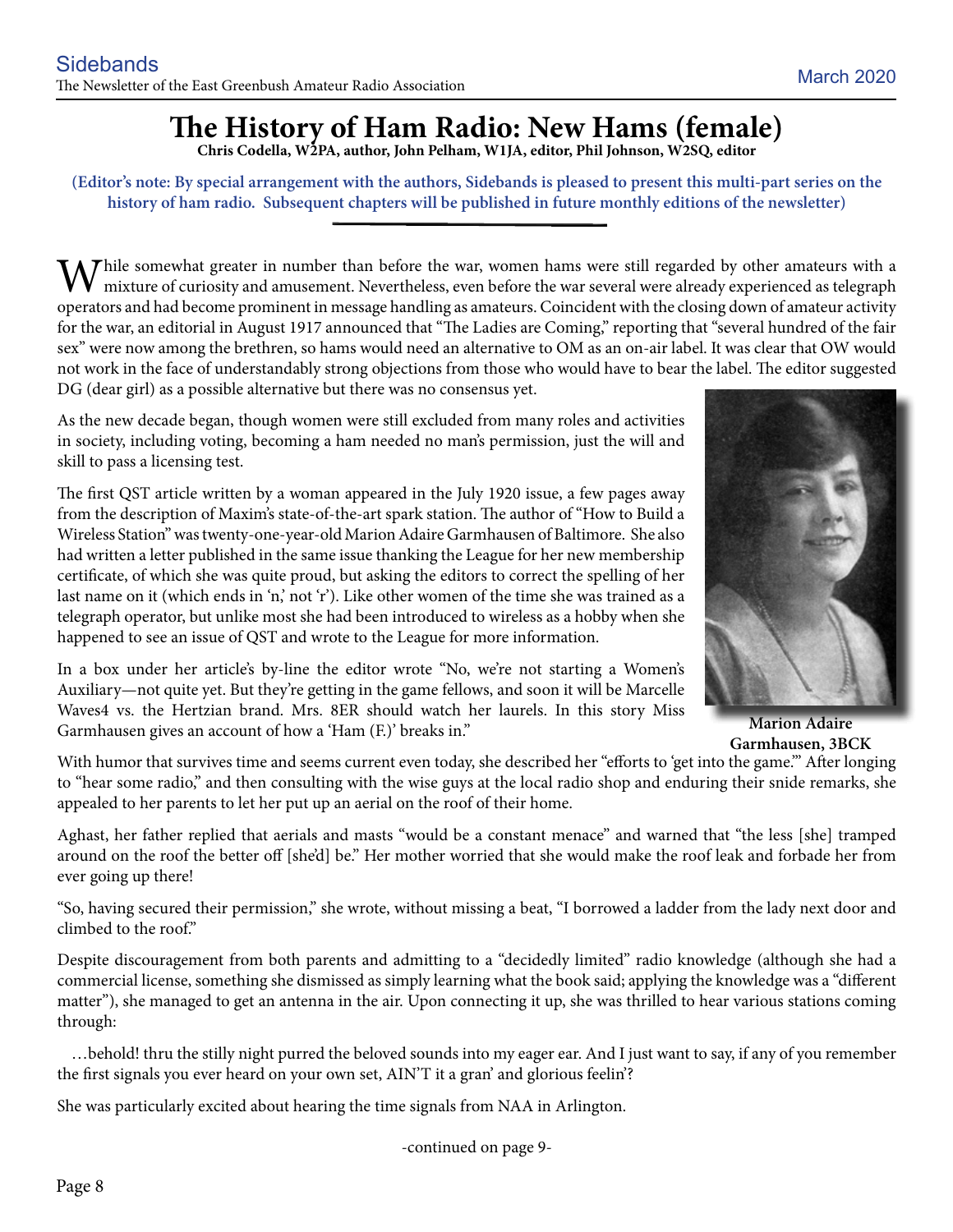### **History of Ham Radio...**

"Pop-eyed with joy I rushed downstairs and embraced my startled mother. I danced a Highland Fling around the kitchen singing, 'I heard Arlington—I heard Arlington.' If the lad who had sent those gladsome words had known the excitement he caused in our camp he would have been amazed. Nightly thereafter I listened for the time."

She described improving her setup with a tuned circuit and a disconnection switch for lightening protection. "Go ahead and laugh," she wrote, "I expect it. But wait till my Audion and amplifier arrives that I sent for back in the dim ages. I shall defy a flickering smile to cross one face, for I expect to hear the soup chorus of the Esquimeaux at six p.m. every day. And when I have perfection in receiving sets I shall construct a transmitting set that will make the night hideous for the whole United States. One thing I have discovered about radio – is never as hard as you think it is going to be. When you get started everything works out like magic."

Garmhausen's article was such a big hit with QST readers that it led to a series of others shortly afterward. In September, "Beginning at the End" appeared, written by someone identified only as "The Old Woman" inspired, she said, by Miss Garmhausen. The writer (possibly Garmhausen's own alter ego, as T.O.M. was Maxim's) complained that she must constantly deny being Mrs. Candler, and what a shame it was that women were being passed over for operating positions by the military stations even though they had operator's licenses.

In a box leading into this article the editor promised to reserve the moniker "T.O.W." for her if she would continue to write. And, taking his cue from the recent landmark constitutional news, commented that since the state of Tennessee had "recognized woman and admitted her into participation in general activities, so we guess we will too."

Then in November, QST noted that, "Baltimore will boast of having a Ham this coming winter, but Duvall [E. B. Duvall, 3EM, Eastern Maryland District superintendent] says he is a little skeptical as to the use of the word 'ham,' as he is informed that she is equipped with a First Grade Commercial License. He won't give out her name or call letters yet, but says if anyone mentions the name he'll whistle."

| Oh Lady Bug! Dear Lady Bug!            | You hold you own without a bluff        |
|----------------------------------------|-----------------------------------------|
| If it could only be                    | And never seem to hear enough.          |
| That all the girls were just like you, | That's what I call 'OK'.                |
| So quiet, friendly, frank and true     | And when you start to slinging code     |
| And yet could laugh the way you do-    | That's when I like to be                |
| They'd make a hit with me.             | Asittin' with my bulbs alight,          |
| But when I mention Radio-              | The pencil flying, phones clampt tight- |
| That fascinating game-                 | Say! I could listen half the night      |
| To any other lady-fair,                | When you are at your key.               |
| She'll wiggle, giggle, pout or stare   | Now, as I mentioned just above,         |
| Or turn her back and fix her hair;     | If all the girls could be               |
| The poor benighted dame.               | As nice as you, and use their heads     |
| Now with you, friend, its different;   | For other things than millin'ry spreads |
| You're 'there' in every way.           | And paint displays in creams and reds,  |
| When e'er talk this wireless stuff     | They'd sure appeal to me                |

The next spring a poem appeared, addressed as "Lines to Miss M. A. G."

-continued on page 11-

### **Save on Dues with Multi-Year Discounts!**

**EGARA members can now save money on their dues when they take advantage of multi-year discounts.**

**On-line payment at www.EGARA.club/dues is convenient, quick, safe and convenient!**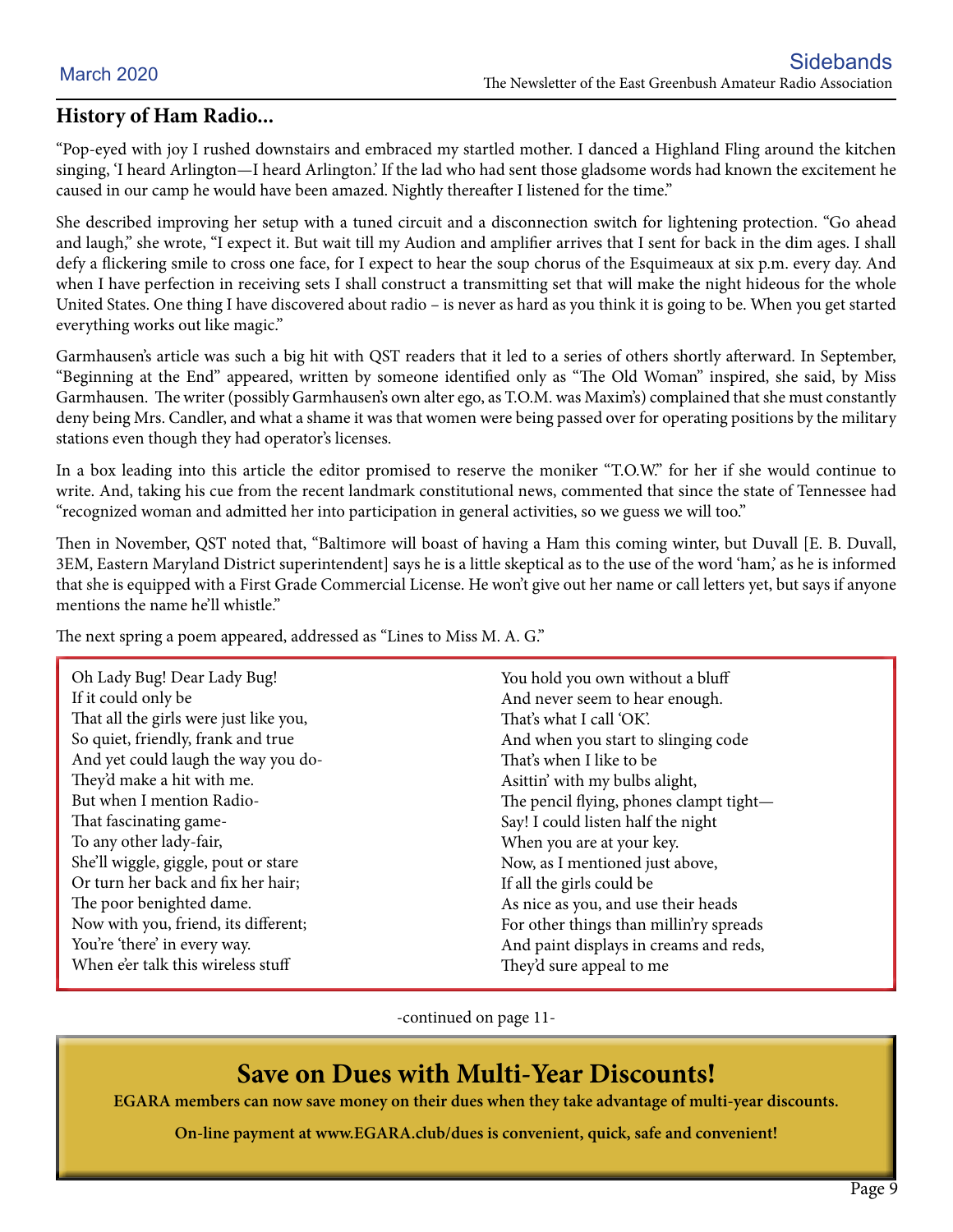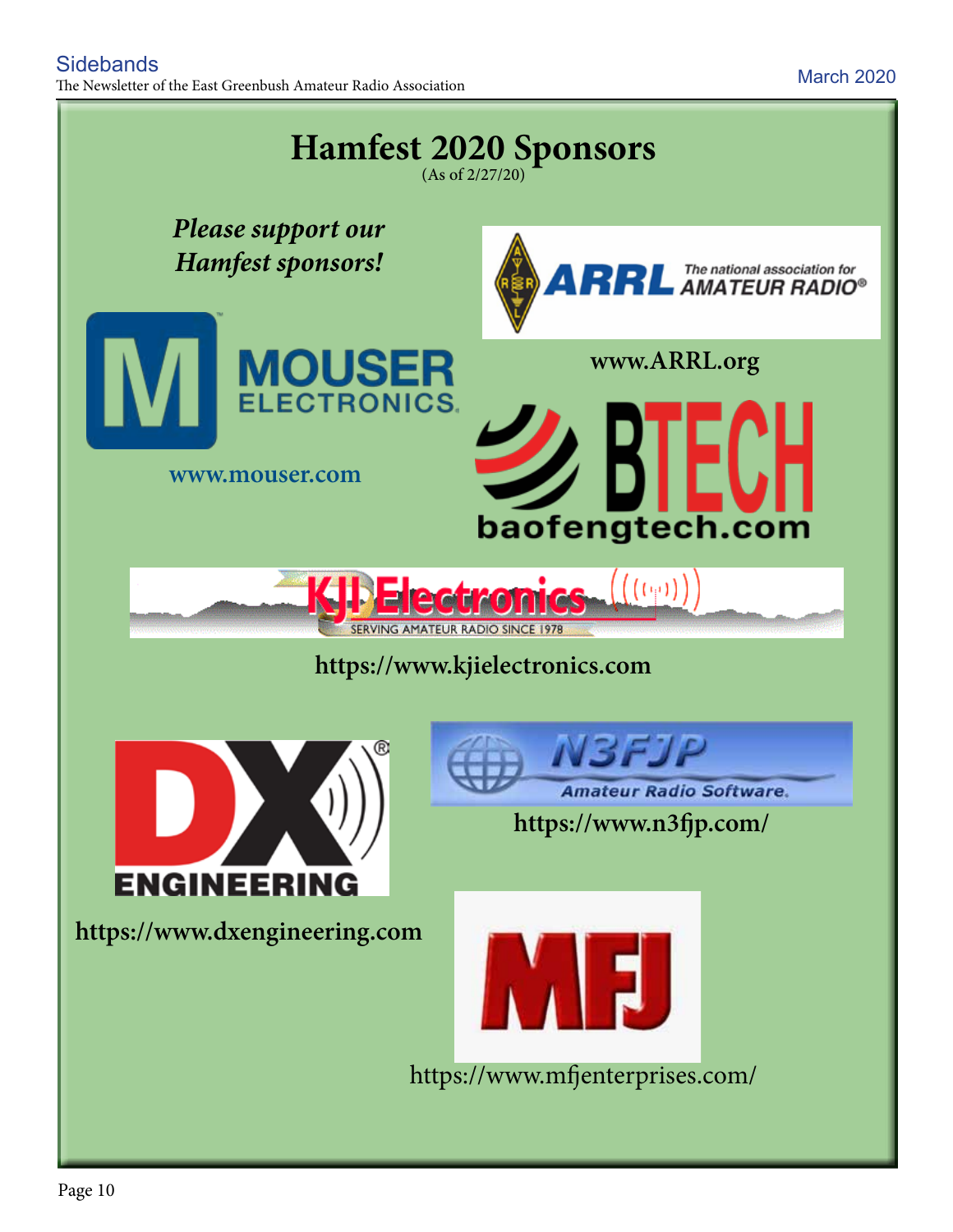### **History of Amateur Radio... Ladybugs Join**

Garmhausen published her second QST article10 in May 1921, a humor piece in which she talked about "breaking out with the Hookups," a story of becoming obsessed with trying new arrangements of apparatus, never quite getting it right, and finally returning to what she started with, but with less money for all the effort.

The cover of that issue depicted a woman wearing headphones—the fifth time a woman had appeared on the cover of QST, and one which drew several letters. The illustration, a drawing of a well-known local model (unnamed), had been donated by The Grogan Photo Systems Company of Milwaukee, which did commercial illustrations. Its publicity manager was a member of the local ARRL affiliated club and had arranged the donation.

Under the call sign 3BCK, Garmhausen was profiled in QST the following year, along with another prominent YL, twenty-year-old Winfred Dow, 7CB, who had been active on the air since 1916, took second prize in the Washington's Birthday Relay test, and was currently ARRL District Superintendent in Tacoma, Washington. Garmhausen bacame known as "the first YL"—a sort of female version of Vermilya, even though in the presence of 8NH (now 8ER) and 7CB she clearly wasn't—and was mentioned as such in QST as recently as 2002.

Further illustrating the conditions women endured to work in wireless, Edward T. Jones wrote a letter to QST on the subject of women in radio—"Give the Fair Sex a Chance."16 He started out amusingly:

"A great majority of radio bugs will no doubt disapprove of my suggestions in that behalf, because they would rather have the fair damsels where they can throw their lamps at em' now and 'en—so to speak. Especially so now-a-days with those low cut 'everythings.' You know what I mean. Then you young rascals must remember that there are the serious minded gentlemen who have either lost their eyesight or have been married so long that their only wish is to die. However, they want to see the Radio Female enthusiast given a chance and I am one of those type."



**Winifred Dow, 7CB**

He went on to suggest that since women who were interested in radio had "absolutely no chance" to progress up the ranks of commercial wireless operators because companies would never assign them to be operators on a ship, apparently a prerequisite for further advancement. He suggested an alternative that would even be acceptable to the "cons on the suffragist ticket."

"Everyone who has held an executive position in a Radio Corporation or in a corporation related to Radio in some way or another, knows only too well the trouble experienced in breaking in a female stenographer. The radio terms just make her sick—she never knows (nor cares to know) what you are driving at…"

Therefore, as an alternative to the inaccessible path to advancement as an operator, he suggested that they instead could combine radio knowledge with stenography and become a valuable asset to any company involved in radio—a "radio stenographer." He said they'd be in high demand since regular stenographers were so unfamiliar with radio terms that it might as well be a foreign language. "I myself would prefer to have a woman of this type," he wrote, asserting that the position ought to pay "much more" than a regular stenographer.

Though he tried sincerely to argue in their favor, one wonders if women interested in radio operating would really have been satisfied to simply be writing about it.

Unrelated to radio but pertinent to female hams, on August 18, 1920, the Tennessee General Assembly ratified the proposed nineteenth amendment to the Constitution granting universal suffrage for women. It was the thirty-sixth state to do so and the final one required to make it law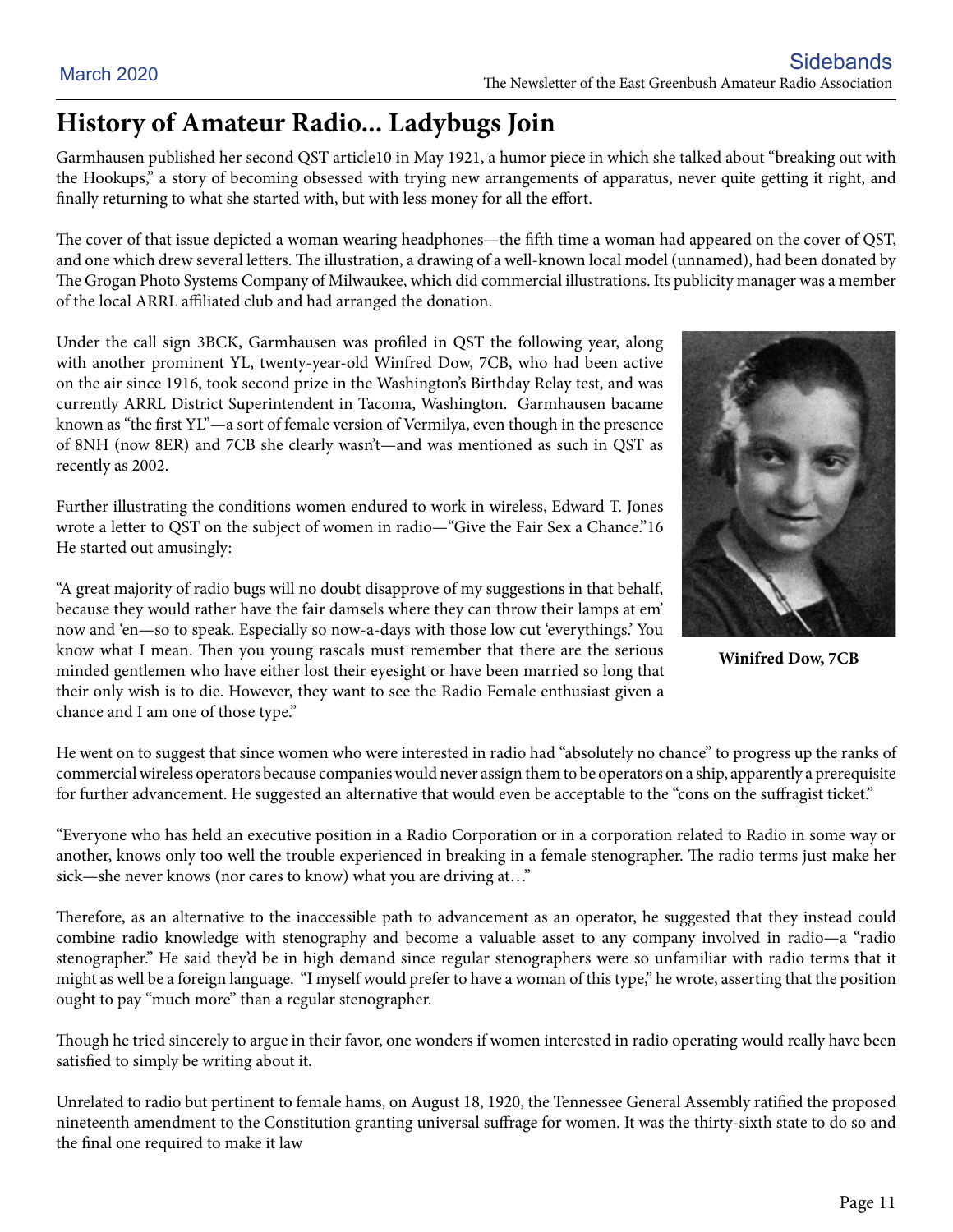### **Powerful Radio Signal From Deep Space Repeating in a 16-Day Cycle**

By Michelle Starr, Science Alert

One of the defining characteristics of the mysterious deep-space signals we call fast radio bursts is that they are unpredictable. They belch out across the cosmos without rhyme or reason, with no discernible pattern, making them incredibly hard to study. Now, for the first time, astronomers have found a fast radio burst (FRB) that repeats on a regular cycle.

Every 16.35 days, the signal named FRB 180916.J0158+65 follows a similar pattern. For four days, it will spit out a burst or two every hour. Then it falls silent for 12 days. Then the whole thing repeats.

Astronomers with the Canadian Hydrogen Intensity Mapping Experiment (CHIME) Collaboration in Canada observed this cycle for a total of 409 days. We don't yet know what it means; but it could be another piece in the complicated conundrum of FRBs. The research has been uploaded to pre-print server arXiv, where it awaits scrutiny from other experts in the field.

It's easy to become somewhat obsessed with fast radio bursts, a fascinating space mystery that has so far defied any attempts at a comprehensive explanation. To recap, FRBs are hugely energetic flares of radiation in the radio spectrum that last just a few milliseconds at most. In that time frame, they can discharge as much power as hundreds of millions of Suns.

Most of them spark once, and we have never detected them again. But last year, the CHIME collaboration announced they had detected a whopping eight new repeating fast radio bursts, bringing the then-total of repeaters to 10 out of over 150 FRB sources. (Another paper recently brought that total up to 11).

"The discovery of a 16.35-day periodicity in a repeating FRB source is an important clue to the nature of this object," the researchers wrote in their paper. Other objects that demonstrate periodicity tend to be binary systems - stars and black holes. The 16.35-day period could be the orbital period, with the FRB object only facing Earth during a certain part of the orbit.

FRB 180916.J0158+65 is one of the handful of FRBs that have been traced back to a galaxy. It's on the outskirts of a spiral galaxy 500 million light-years away, in a star-forming region. This means a supermassive black hole is unlikely, but a stellarmass black hole is possible.

"The single constraint on the orbital period still allows several orders of magnitude range in companion mass amongst known stellar-mass compact object binaries: from so-called 'black widow' binary systems, consisting of a low-mass star and a powerful millisecond pulsar whose wind ablates the companion (albeit typically with few-hour orbital periods), to massive O/B stars with highly eccentric companion pulsar orbits," the researchers wrote. Alternatively, winds from the companion object, or tidal disruptions from a black hole, may periodically somehow block the FRB radiation.

It also can't be ruled out that the FRB source is a single, lone object such as a magnetar or X-ray pulsar, although the researchers note this explanation is a little harder to reconcile with the data. That's because those objects have a wobbling rotation that produces periodicity, and none are known to wobble that slowly.

And radio pulsars that do have periodic intervals of several days are orders of magnitude fainter than FRBs. So it's still a mystery. But remember that 11th repeater we mentioned earlier? It was found coming from an FRB astronomers had thought was a one-off -- its repeats were simply too faint for the equipment that had initially been used to look for them.

This suggests that many more FRBs could be repeating, but outside our detection range. And the fact that FRB 180916. J0158+65 seemed more or less the same as other FRBs could mean that other repeating FRBs are also on a cycle - we just haven't detected those cycles yet. So, the next step would be, of course, to continue staring at FRB 180916.J0158+65 for a bit. "Future observations, both intensity and polarimetric, and at all wavebands, could distinguish among models and are strongly encouraged," the researchers wrote, "as are searches for periodicities in other repeaters, to see if the phenomenon is generic."

Many of these FRBs have radio frequencies detected around 1400 MHz, while a few have been detected at lower frequencies in the range of 400–800 MHz.